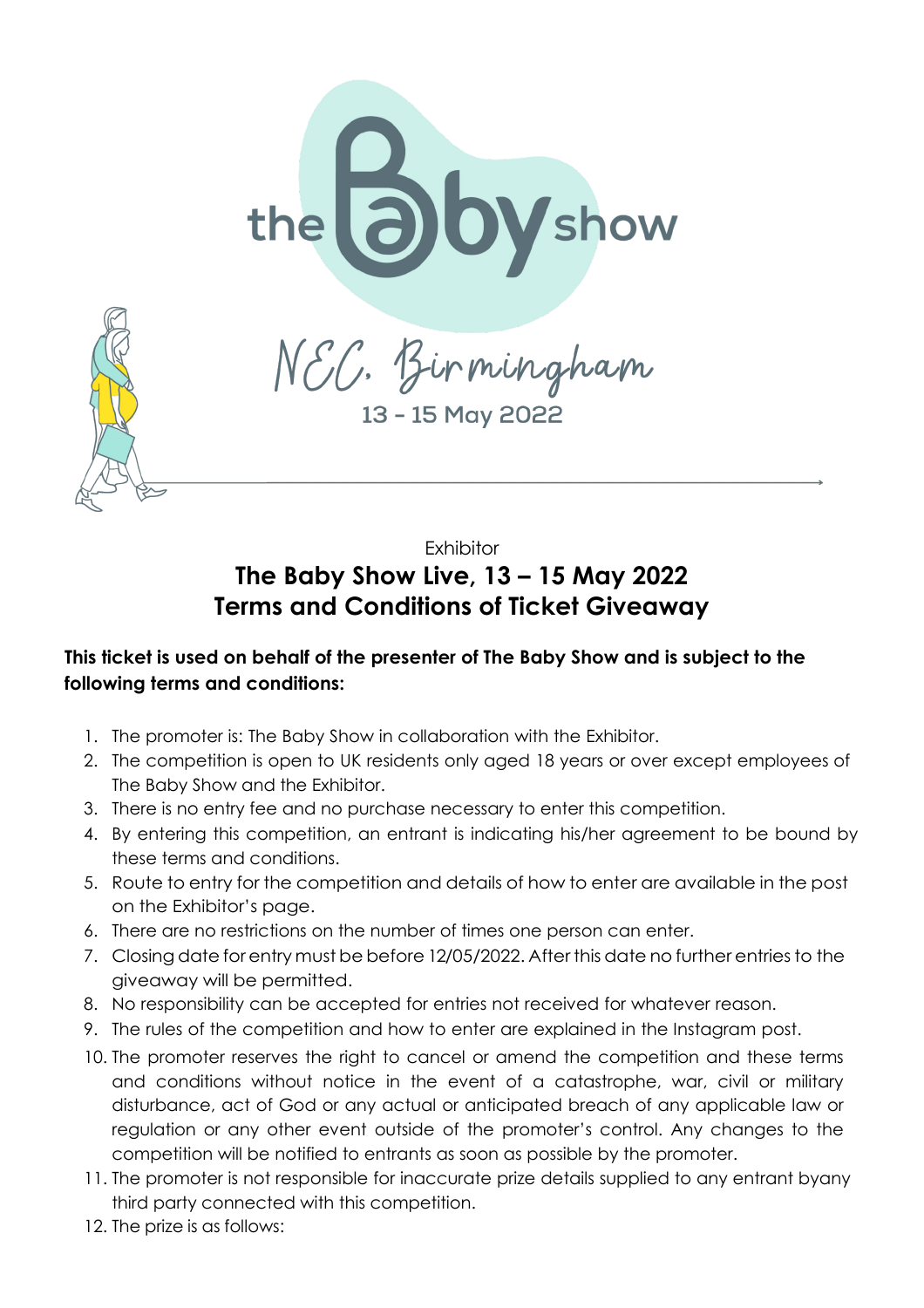A number of tickets (Confirmed with The Baby Show Team) to give away to The Baby Show NEC, Birmingham, between 13 - 15 May 2022. Value: £22.50 per ticket.

- 13. The prize is as stated and no cash or other alternatives will be offered. The prizes are not transferable. Prizes are subject to availability.
- 14. The promoter's decision in respect of all matters to do with the giveaway will be final and no correspondence will be entered into.
- 15. By entering this giveaway, an entrant is indicating his/her agreement to be boundby these terms and conditions.
- 16. The giveaway and these terms and conditions will be governed by British law andany disputes will be subject to the exclusive jurisdiction of the courts of Great Britain.
- 17. The winner agrees to the use of his/her name and image in any publicity material, as well as their entry. Any personal data relating to the winner or any other entrants will beused solely in accordance with current [GB] data protection legislation and will not be disclosed to a third party without the entrant's prior consent.
- 18. Entry into the giveaway will be deemed as acceptance of these terms and conditions.
- 19. This promotion is in no way sponsored, endorsed or administered by, or associated with Instagram or any other Social Network. You are providing your information to The Baby Show and the Exhibitor and not to any other party.
- 20. All visitors should check their own temperature before leaving home to attend theevent. Those with a high temperature should not attend.
- 21. Visitors must adhere to all additional measures put in place to comply with COVID-19 rules and guidelines. Show evidence of it having been at least two weeks since receiving a full course of COVID-19 vaccination. Below is a step-by-step guide.
	- Log into the NHS app (available on iOS and Android).
	- Here you will see a section titled 'Get your NHS Covid Pass'
	- Select the green 'Continue' button
	- Then select 'Domestic'
	- This will provide you your NHS Covid Pass which includes a QR Code and expiration date (expires 1 month from downloading). You can either add the QR Code toyour apple wallet, screen shot or email yourself a copy to print out prior to arrival.

OR

Show proof of a negative lateral flow test (which can be ordered for free from the NHSwebsite) taken within 48hours of arriving at the registration point.

- Pick up a free lateral flow test via a test centre or online.
- Take the lateral flow test within 48 hours of your arrival at the registration pointonsite and report results to [https://www.](http://www.gov.uk/report-covid19-result)go[v.uk/report-covid19-result.](http://www.gov.uk/report-covid19-result)

Please visit [https://www.nhs.uk/conditions/coronavirus-covid-19/testing/how-to-do-a-](http://www.nhs.uk/conditions/coronavirus-covid-19/testing/how-to-do-a-) testat-home-or-at-a-test-site/how-to-do-a-rapid-lateral-flow-test/ for FAQs regarding Lateral flow test. Order your FREE lateral flow test here: [https://www.](http://www.gov.uk/order-coronavirus-rapid-)go[v.uk/ord](http://www.gov.uk/order-coronavirus-rapid-)e[r-coronavirus](http://www.gov.uk/order-coronavirus-rapid-)[rapid-la](http://www.gov.uk/order-coronavirus-rapid-)teral-flow-tests.

OR

 Show proof of natural immunity following a positive COVID-19 test within the last180 days (via the NHS app).